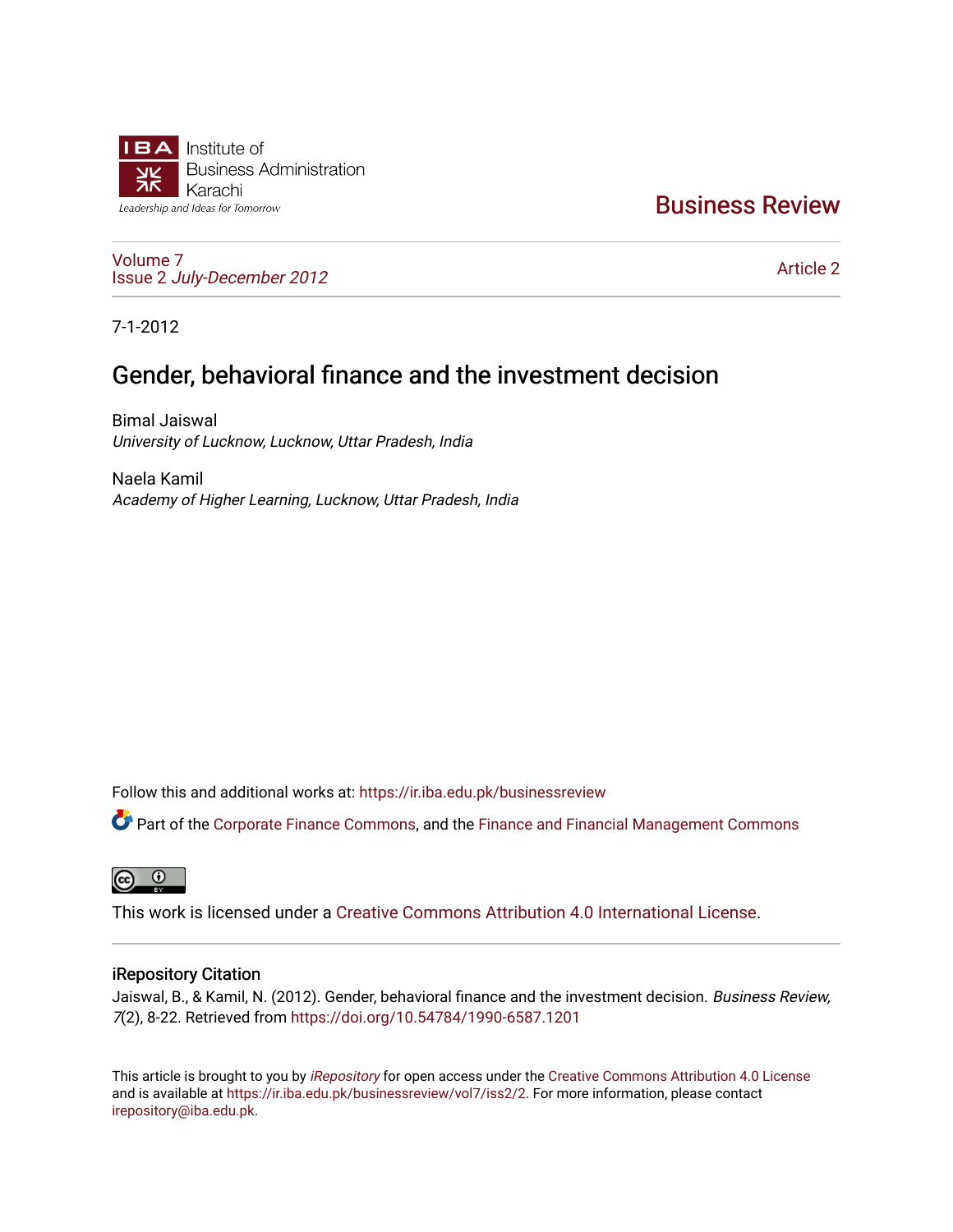# **ARTICLE**

### **Gender, Behavioral Finance and the Investment Decision**

Bimal Jaiswal *University of Lucknow, Lucknow*, Uttar Pradesh, India

Naela Kamil

*Academy of Higher Learning*, *Lucknow*, Uttar Pradesh, India

#### **Abstract**

*As per classical economic theory, humans are completely rational decision makers who carefully evaluate all facts and evidences before taking decisions that aim at maximizing outcomes. However it has been found that in real life humans are not totally rational, rather they are influenced by various behavioural factors while making decisions. Behavioural Finance has thus emerged as an emerging field that studies the influence of psychology on financial decisions.* 

*However, it still remains to be investigated whether the impact of behavioural factors is homogenous on all individuals or whether the demographic and psychographic characteristics of the individuals in any way influence the behavioural investment decision.* 

*This research takes up one demographic variable, gender, and attempts to investigate the extent to which gender differences influence behavioural investment decisions.* 

**Keywords:** Behavioural Finance, Herd Behaviour, Mental Accounting, Over-reaction, Prospect Theory.

#### **Introduction**

As per classical economic theory, humans are completely rational decision makers who carefully evaluate all facts and evidences before taking decisions that aim at maximizing outcomes. However it has been found that in real life humans are not totally rational, rather they are influenced by various behavioural factors while making decisions. Behavioural Finance has thus emerged as an emerging field that studies the influence of psychology on financial decisions.

However, it still remains to be investigated whether the impact of behavioural factors is homogenous on all individuals or whether the demographic and psychographic characteristics of the individuals in any way influence the behavioural investment decision.

This research takes up one demographic variable, gender, and attempts to investigate the extent to which gender differences influence behavioural investment decisions.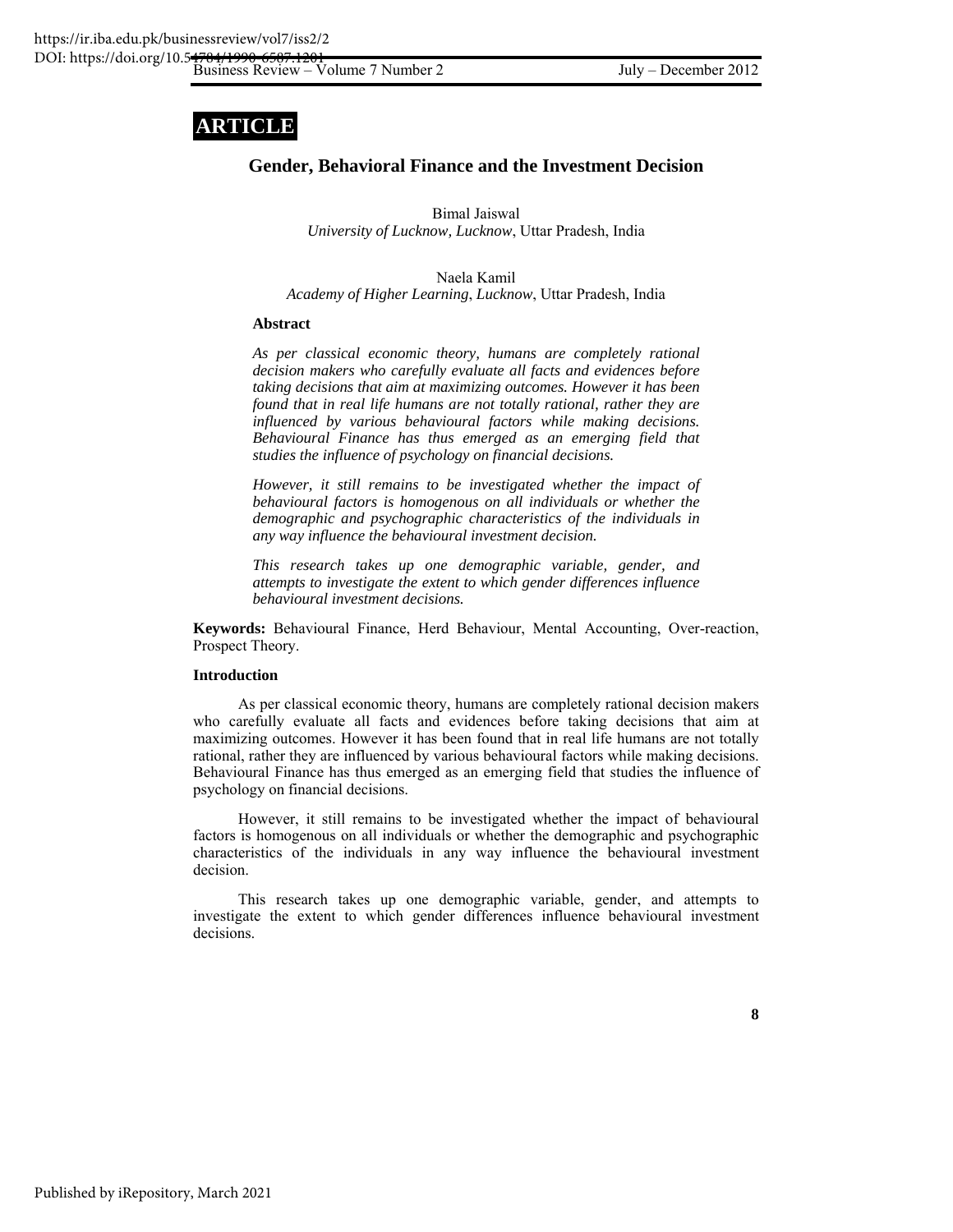#### **Literature Review**

After many decades of supremacy, the assumption of human rationality was challenged by a new generation of researchers headed by Daniel Kahneman and Amos Tversky, who in their first research publication on the subject in 1974 discussed "Judgement under Uncertainty : Heuristics and Biases". Further in 1979, Kahneman and Tversky brought to public attention their new "Prospect Theory" in the journal Econometrica, which further challenged the rationality argument and entirely changed the way in which investment decision making was looked upon. Prospect Theory discovered behaviour patterns that had never been recognized by the proponents of rational decision making. One of the most striking and useful findings in the Prospect Theory of the Israeli psychologist duo Kahneman and Tversky was the asymmetry between the way humans make decisions involving gains and decisions involving losses. Kahneman and Tversky proposed and proved through multiple experiments that the same individual who is a risk averter for a decision involving gains becomes a risk seeker for a loss-avoiding decision.

Spurred by the path breaking Prospect Theory, a series of researches were successfully conducted by a group of academic economists led by Richard Thaler, David Bell, Meir Statman, Hersh Shefrin, Robert Shiller, et al resulting into a new field of study known as Behavioural Finance. Peter Bernstein, the founder editor of The Journal of Portfolio Management, in his incredible landmark book "Against the Gods – The Remarkable Story of Risk", published in 1996 writes –

*"Behavioural Finance analyses how investors struggle to find their way through the give and take between risk and return, one moment engaging in cool calculation and the next yielding to emotional impulses. The result of this mixture between the rational and not-so-rational is a capital market that itself fails to perform consistently in the way theoretical models predict that it will perform"* 

The proponents of Behavioural Finance have stacked up many interesting experimentally verified theories to prove the quasi-rational behaviour of humans. According to Richard Thaler (1985), "quasi-rationality is neither fatal nor immediately self-defeating". Meir Statman and Hersh Shefrin, both Professors at the University of Santa Clara, in an illuminating paper on behavioural finance titled "Explaining Investor Preference for Cash Dividends" published in the Journal of Financial Economics, in 1984, first discussed another behavioural phenomenon known as 'mental accounting'. Statman and Shefrin hypothesized the existence of a split in the human psyche, one with a long term perspective, and the other favouring immediate gratification.

Richard Thaler and Werner DeBondt in their notable research work "Does the Stock Market Overreact?" presented at the Annual Meeting of American Finance Association in December 1985 demonstrated that investors do not objectively weigh new information but rather overweigh new and under-weigh prior and longer term information and hence over react.

In a 1992 paper that summarizes "Advances in Prospect Theory", Kahneman and Tversky made the observation that theories of choice are at best approximate and incomplete and that when faced with complex problems, people use computational shortcuts and editing operations.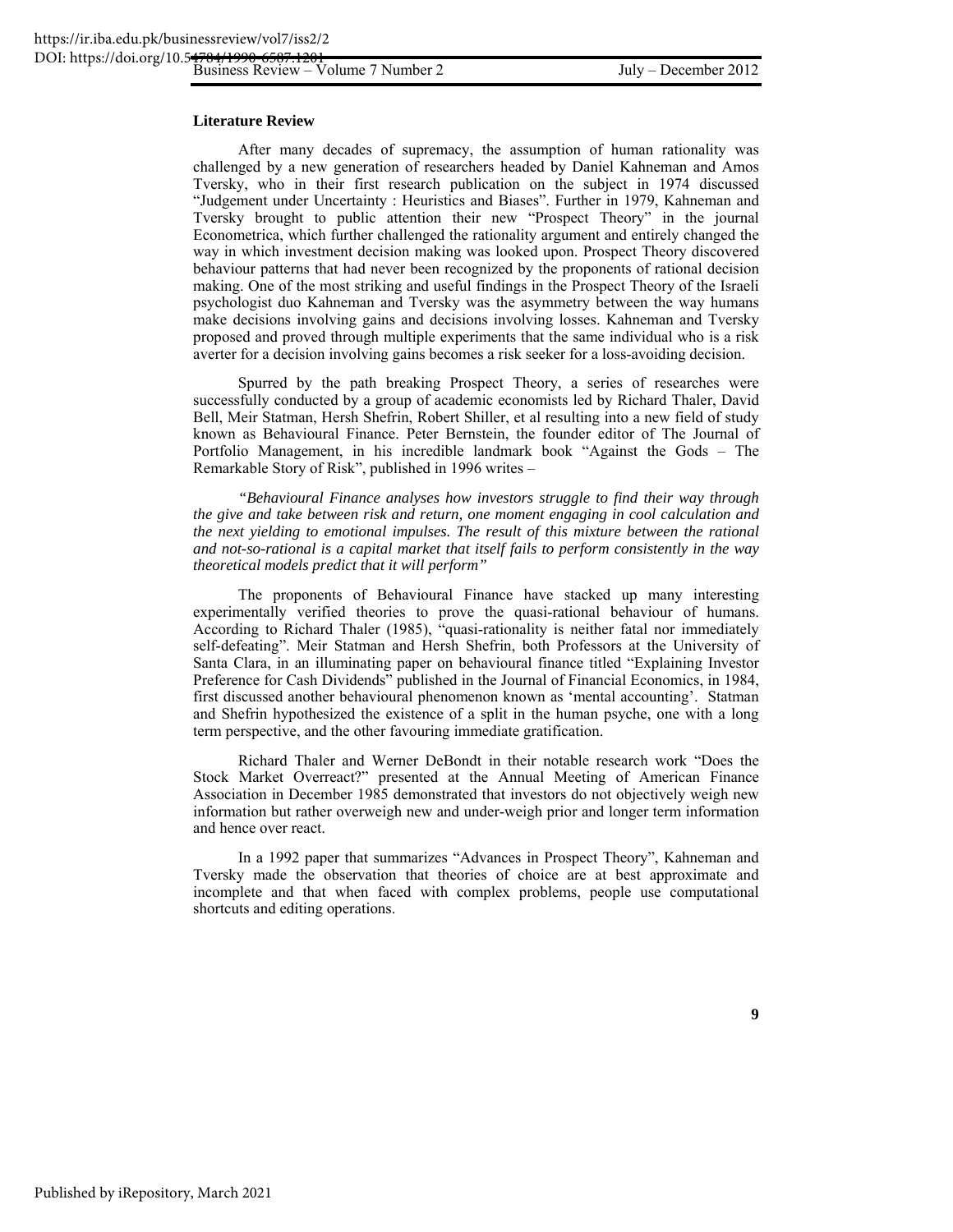Another noteworthy research work "Contrarian Investment, Extrapolation and Risk" by three academicians Josef Lakonishok, Andre Shleifer and Robert Vishny, published in the National Bureau of Economic Research in May 1993, elaborated statistical which confirmed the hypothesis that "value" stocks tend to outperform more highly valued stocks. The three authors became so convinced by contrarian investment and other behavioural finance phenomenon that they launched their own firm LSV Asset Management in 1995 to manage money in accordance with their contrarian model.

In a 1995 paper on "Aspects of Investor Psychology", Kahneman and Mark W Riepe bring forth the beliefs, preferences and biases that humans have which influence their investment decision making. The authors put forward a series of well-researched recommendations for investment advisors to deal with such behavioural issues.

In June 2000, Meir Statman and Hersh Shefrin published a breakthrough research paper entitled "Behavioural Portfolio Theory" in which they have proposed a new model of portfolio selection as a parallel to the widely used Capital Asset Pricing Model. They have constructed a BPT Efficient Frontier and compared it with the mean-variance efficient frontier and concluded that in general, the two do not overlap. According to them, optimal BPT portfolios and optimal CAPM portfolios are also different from each other.

The evidence from various researches, experimental and otherwise, reveals repeated patterns of irrationality, inconsistency and incompetence in the way human beings arrive at decisions and choices when faced with uncertainty. (Peter Bernstein, 1996)

From the psychology perspective, a review of research reveals that Investor Psychology is a relatively very new development in the ancient science of psychology. However, being application based, it has attracted considerable attention from psychologists and finance (investment) professionals alike. The research in investor behaviour can be said to be broadly of two kinds, one that involves individual investors and hence a study of individual psychology and the other a study of group psychology or a study of the market and its movements as a whole.

On the basis of a questionnaire based study of 140 small investors and 175 professional investors/traders, Ira Epstein, a stockbroker and David Garfield, a psychologist, published a book in 1992, entitled "The Psychology of Smart Investing". In this book they presented the analysis of their survey, in which they identified six clusters or 'types' of investors which they named as overly cautious/paranoid investors, conflicted investors, masked investors, revenging/consumed investors, fussy investors and depressed investors. Interestingly, these investor 'types' closely resemble the mental disorder categories described by American Psychiatric Association. (Bernstein, 1996)

In a 2005 research paper, published in The Journal of Behavioural Finance, entitled "Risk Aversion and Personality Types", Greg Filbeck, Patricia Hatfield and Philip Horvath have explored the relationship between the personality type dimensions of the Myers Briggs Type Indicator (MBTI) and the moments approach to individual investor risk tolerance, inherent in expected utility theory.

In the words of Jonathan Myers, author of "Profits Without Panics: Investment Psychology for Personal Wealth" and founder of investment website psychonomics.com, "the way to improved financial returns is to match investments with investor's personality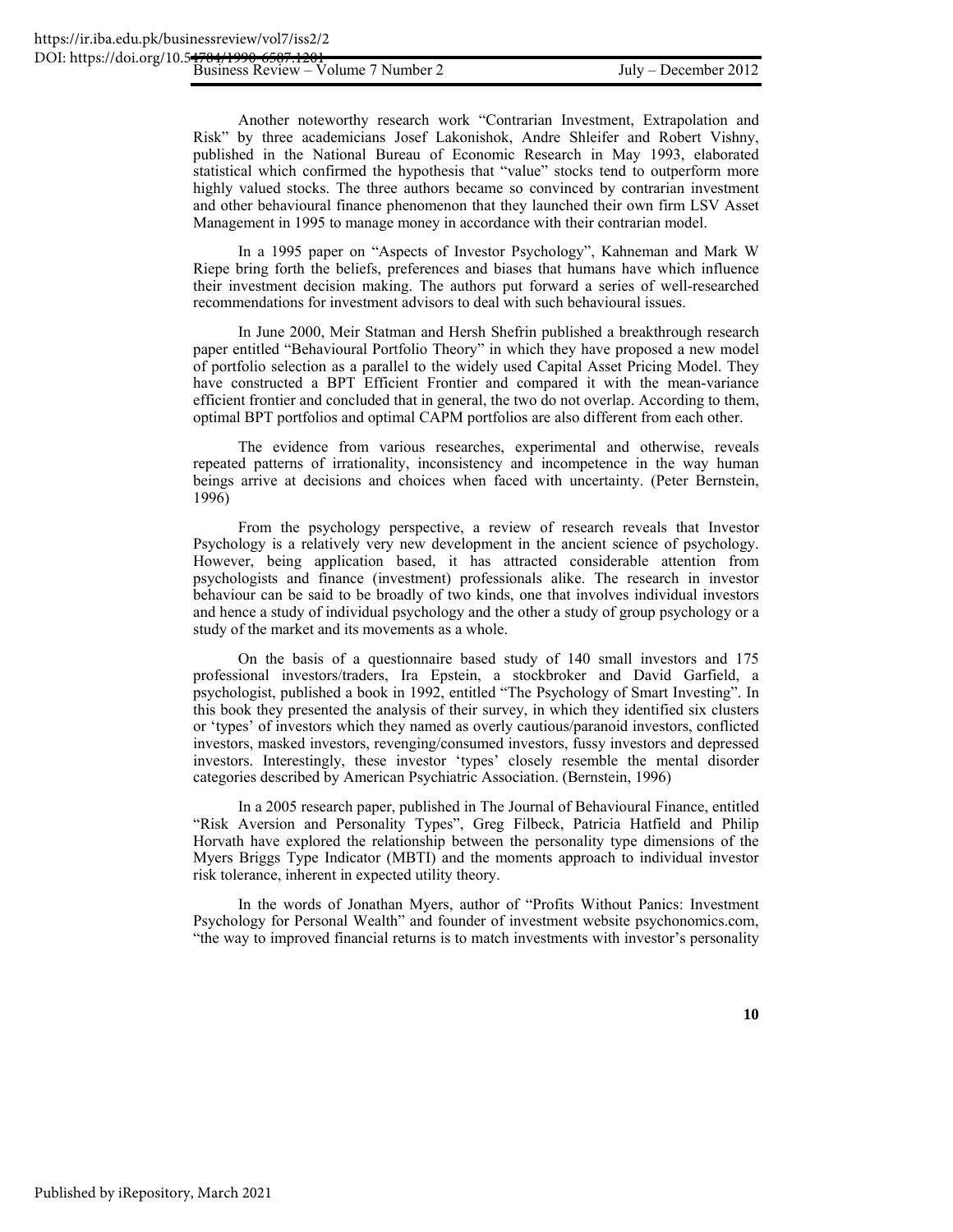and needs". Myers has classified investors into cautious, emotional, technical, busy, casual and informed categories. He has also constructed various questionnaires and tools to determine the investor's personality.

One interesting study by Myers and many other financial analysts / researchers is about the role of gender in investment decision making. Are men and women different when it comes to financial decisions? The answer, as found out by many researchers is a resounding affirmative. Myers found that while men tend to be focused on results, goal directed and single minded with higher risk tolerance levels as well as high overconfidence levels, women, on the other hand, are multi-focussed, process driven, less tolerant of risk and less prone to over confidence.

Brad Barber and Terrance Odean in their 2001 research paper in the Quarterly Journal of Economics, entitled "Boys will be Boys : Gender, Overconfidence and Common Stock Investment" have also concluded similar results about gender specific financial behaviours. In a 2007 paper in Decision, the journal of IIM, Calcutta, entitled "Investment Decision Making : An exploration of the Role of Gender", Yesh Pal Davar and Suveera Gill have concluded after an intensive statistical enquiry that females have lower levels of awareness, lower confidence levels and lower risk tolerance capacities and hence are more cautious vis-à-vis males with regard to prospective investment in equity (risky) securities, especially if fund availability is low.

Jordan E Goodman in his book "Master Your Money Type" published in 2007 by Warner Business Books argues that there is a profound correlation between how an individual 'feels' about money and his financial decision. Goodman analyses the motivations that define an investor's attitude towards money and classifies investments into money types, each having common personality traits. Goodman recommends identification of one's money type as the first step towards investment decision making.

#### **Conceptual Framework of Behavioural Finance**

Behavioral finance is a field of study that seeks to combine behavioral and cognitive psychological theory with conventional economics and finance to provide explanations for why people make irrational financial decisions. The key concepts of behavioural finance are:

- 1. **Anchoring:** The concept of anchoring draws on the tendency to attach or "anchor" our thoughts to a reference point - even though it may have no logical relevance to the decision at hand.
- 2. **Mental Accounting:** Mental Accounting refers to the tendency for people to separate their money into separate accounts based on a variety of subjective criteria, like the source of the money and intent for each account.
- 3. **Confirmation Bias:** In investing, the confirmation bias suggests that an investor would be more likely to look for information that supports his or her original idea about an investment rather than seek out information that contradicts it.
- 4. **Hindsight Bias:** Another common perception bias is hindsight bias, which tends to occur in situations where a person believes (after the fact) that the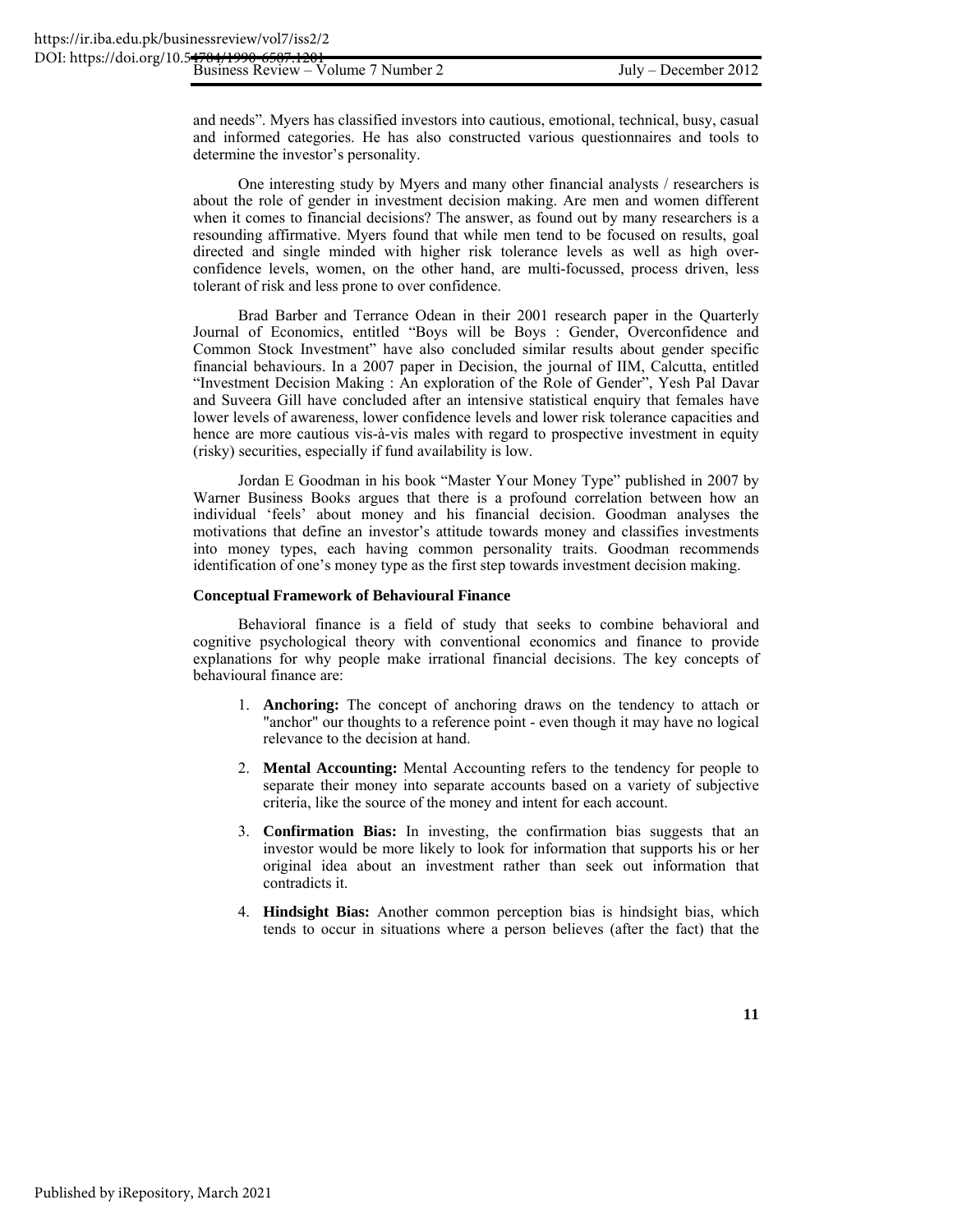onset of some past event was predictable and completely obvious, whereas in fact, the event could not have been reasonably predicted.

- 5. **Gambler's Fallacy:** In the gambler's fallacy, an individual erroneously believes that the onset of a certain random event is less likely to happen following an event or a series of events. This line of thinking is incorrect because past events do not change the probability that certain events will occur in the future.
- 6. **Herd Behaviour:** Refers to the tendency of individuals to mimic the actions (rational or irrational) of a larger group. Individually, however, most people would not necessarily make the same choice.
- 7. **Over confidence:** Refers to the tendency to overestimate or exaggerate one's ability to successfully perform a particular task. Investors often fall prey to this tendency which harms their interests in the long run.
- 8. **Over-reaction:** One consequence of having emotion in the stock market is the overreaction towards new information. According to market efficiency, new information should more or less be reflected instantly in a security's price. For example, good news should raise a business' share price accordingly, and that gain in share price should not decline if no new information has been released since. Reality, however, tends to contradict this theory. Oftentimes, participants in the stock market predictably overreact to new information, creating a larger-than-appropriate effect on a security's price.
- 9. **Prospect Theory:** Contends that people value gains and losses differently, and, as such, will base decisions on perceived gains rather than perceived losses. According to prospect theory, losses have more emotional impact than an equivalent amount of gains, so people are willing to take risks to avert losses while they become risk averse regarding prospective gains.

#### **Research Objective**

The objective of this research is to investigate whether gender plays a role in investment decision making and to find the extent to which men and women are influenced by behavioural finance phenomenon. The research also attempts to identify the points of difference between the two genders with respect to their vulnerability towards various behavioural phenomena.

#### **Research Methodology**

The research study has employed both secondary and primary data. The primary data was collected from salaried investors (the respondents) with the help of a structured questionnaire. The study employed non-probabilistic sampling method, with a judicious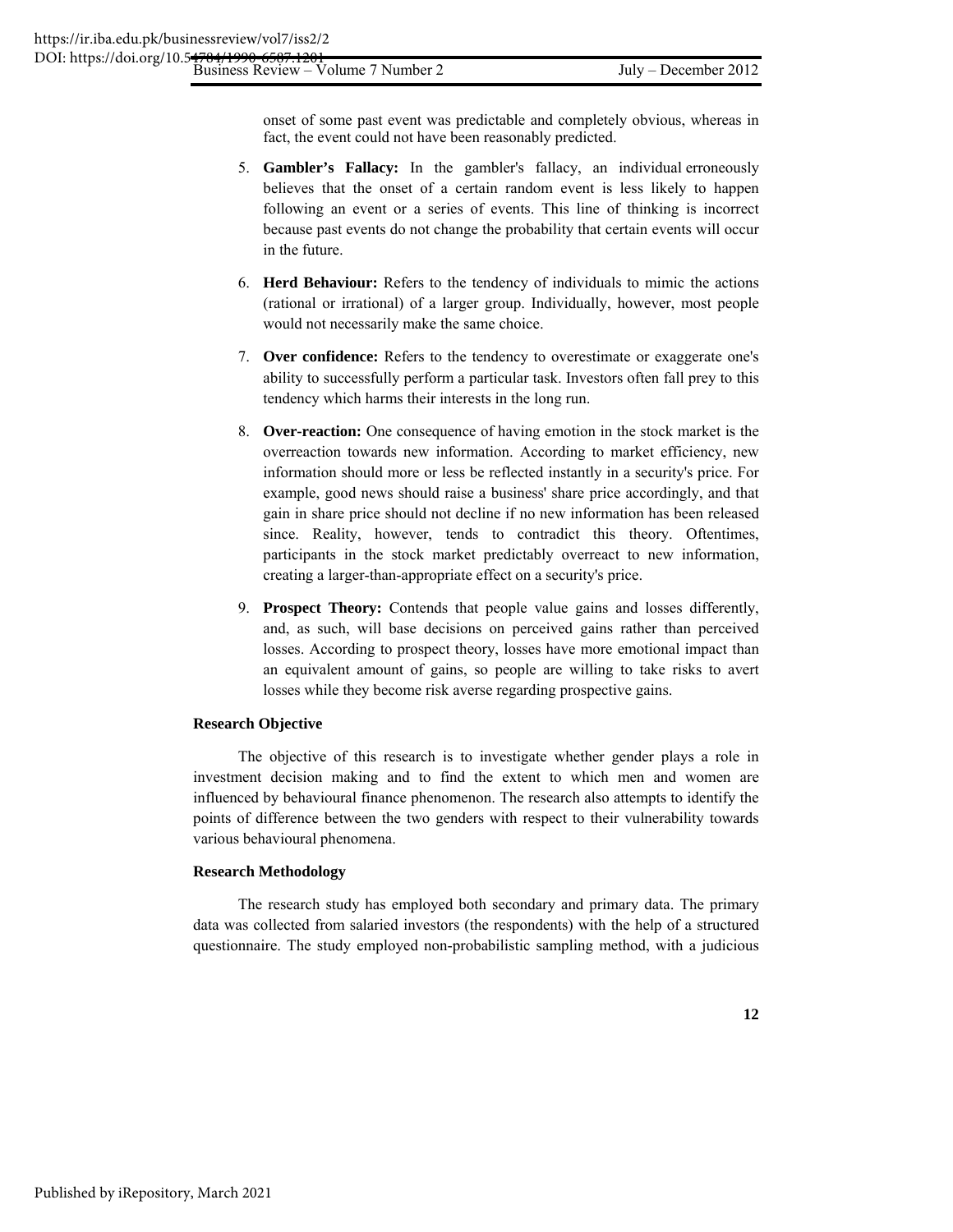mix of convenience and judgmental sampling. The final sample size was 161, with representation from a wide cross-section. Chi-square test has been used for statistical analysis. The sample was collected during December 2008, from the city of Lucknow, India. The demographic profile of the respondents is elucidated in Table 1.

|                                |                                 | Females $(\% )$<br>$n = 56$ | Males $(\% )$<br>$n = 105$ | <b>TOTAL</b> |
|--------------------------------|---------------------------------|-----------------------------|----------------------------|--------------|
| Age                            | than 25<br>Less<br>years        | 9(16.07)                    | 13 (12.38)                 | 22           |
|                                | $26 - 35$ years                 | 21 (37.50)                  | 48 (45.72)                 | 69           |
|                                | $36 - 45$ years                 | 16(28.57)                   | 24 (22.86)                 | 40           |
|                                | $>$ 45 years                    | 10 (17.86)                  | 20 (19.04)                 | 30           |
|                                | <b>TOTAL</b>                    | 56 (100.0)                  | 105(100.0)                 | 161          |
| <b>Educational</b>             | Graduate                        | 08 (14.29)                  | 10(09.52)                  | 18           |
| Qualifications                 | Post Graduate /<br>Professional | 45 (80.36)                  | 92 (87.62)                 | 137          |
|                                | Doctorate                       | 03(05.35)                   | 03 (02.86)                 | 06           |
|                                | <b>TOTAL</b>                    | 56 (100.0)                  | 105(100.0)                 | 161          |
| <b>Employment</b>              | Govt. / Public<br>Sector        | 20(35.71)                   | 22(20.95)                  | 42           |
|                                | Private Sector                  | 36 (64.29)                  | 83 (79.05)                 | 119          |
|                                | <b>TOTAL</b>                    | 56 (100.0)                  | 105(100.0)                 | 161          |
| <b>Annual</b><br><b>Income</b> | Less than 1.8<br>lakhs          | 19 (33.92)                  | 17(16.19)                  | 36           |
|                                | $1.8 - 3.6$ lakhs               | 29 (51.79)                  | 75 (71.43)                 | 104          |
|                                | More than 3.6<br>lakhs          | 08 (14.29)                  | 13 (12.38)                 | 21           |
|                                | <b>TOTAL</b>                    | 56(100.0)                   | 105(100.0)                 | 161          |

### **Table 1: Demographic Profile of Respondents**

#### **Hypothesis**

The following null hypotheses were formulated to study whether gender difference has any significant impact on investment behaviour and vulnerability to behavioural finance phenomenon.

**H0.1:** There is no significant difference between male and female investors with regard to clarity of financial goals.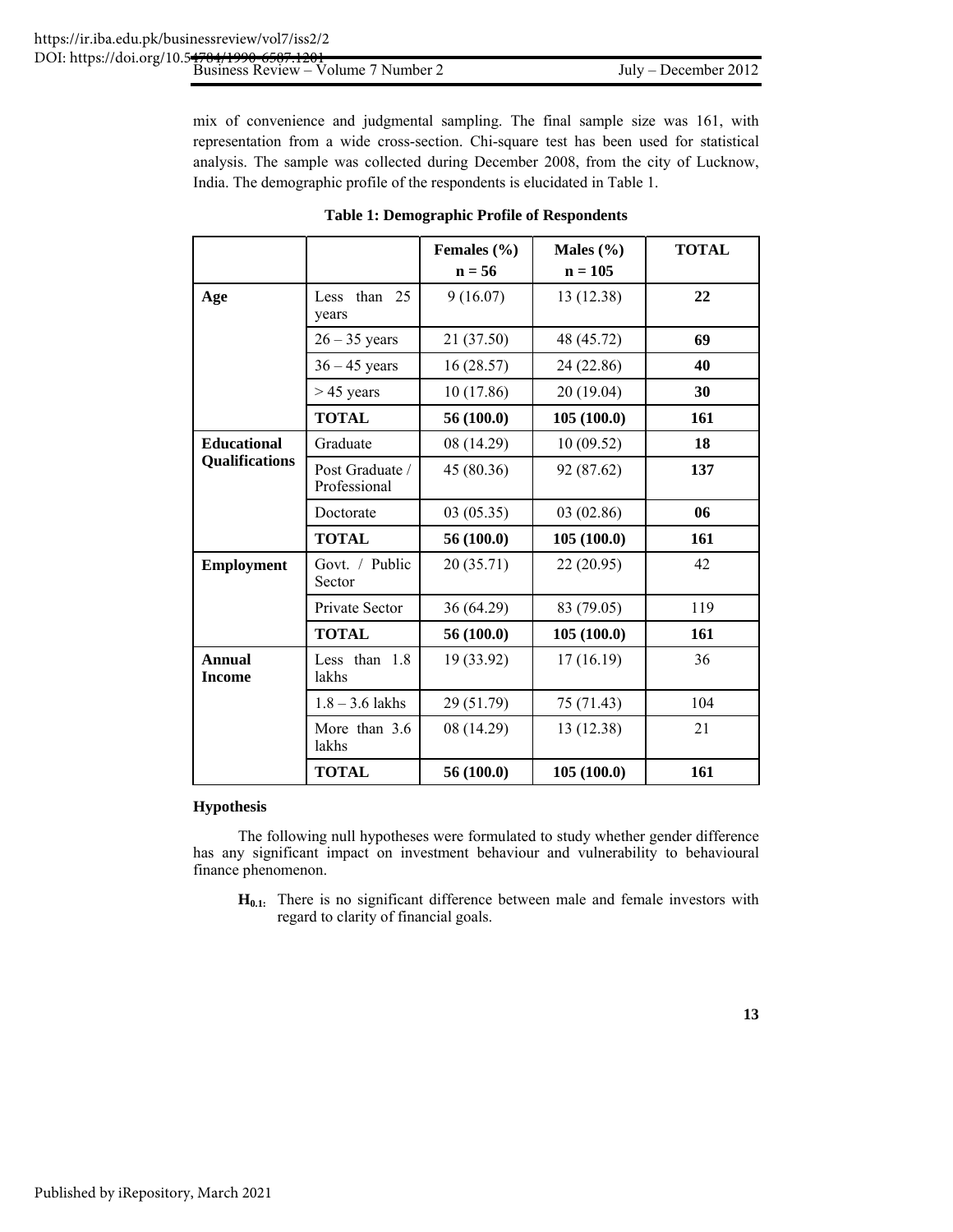| DOI: https://doi.org/10.54704/1990-6507.1201<br>Business Review – Volume 7 Number 2 |  |
|-------------------------------------------------------------------------------------|--|
|                                                                                     |  |
|                                                                                     |  |

- **H**<sub>0.2:</sub> There is no significant difference between male and female investors with regard to primary investment objective.
- **H<sub>0.3:</sub>** There is no significant difference between male and female investors with regard to risk appetite.
- **H0.4:** There is no significant difference between male and female investors with regard to susceptibility to mental accounting.
- **H**<sub>0.5:</sub> There is no significant difference between male and female investors with regard to susceptibility to prospect theory.
- **H**<sub>0.6:</sub> There is no significant difference between male and female investors with regard to tendency to over react to new market information.
- $H_{0.7}$ : There is no significant difference between male and female investors with regard to investor over-confidence.
- **H0.8:** There is no significant difference between male and female investors with regard to susceptibility to herd behaviour.

#### **Analysis of Data & Interpretation**

**1. Gender and Clarity of Financial Goals:** Clarity of financial goal signifies a situation wherein the investor has a very clear mental picture of where he is right now, where he wants to reach and how he will reach his destination. An exact investment target in terms of quantity as well as time horizon, alongwith a feasible and realistic plan to achieve the same would qualify as a precise financial goal.

The responses of male and female respondents with regard to clarity of financial goals have been tabulated in the following contingency table. (Table 2)

| <b>Clarity of</b><br>Goals        | Male       | <b>Female</b> | <b>TOTAL</b> | Percentage |
|-----------------------------------|------------|---------------|--------------|------------|
| Precise<br><b>Financial Goals</b> | 21 (18.26) | 07(9.74)      | 28           | 17.39      |
| Somewhat<br>precise               | 53 (53.48) | 29 (28.52)    | 82           | 50.93      |
| Not precise at<br>all             | 31 (33.26) | 20 (17.74)    | 51           | 31.68      |
|                                   | 105        | 56            | 161          | 100        |

**Table 2: Contingency Table of Gender with Clarity of Financial Goals** 

**H<sub>0.1:</sub>** There is no significant difference between male and female investors with regard to clarity of financial goals.

Degree of Freedom:  $(3 – 1) (2 – 1) = 02$ 

Level of Significance: 95%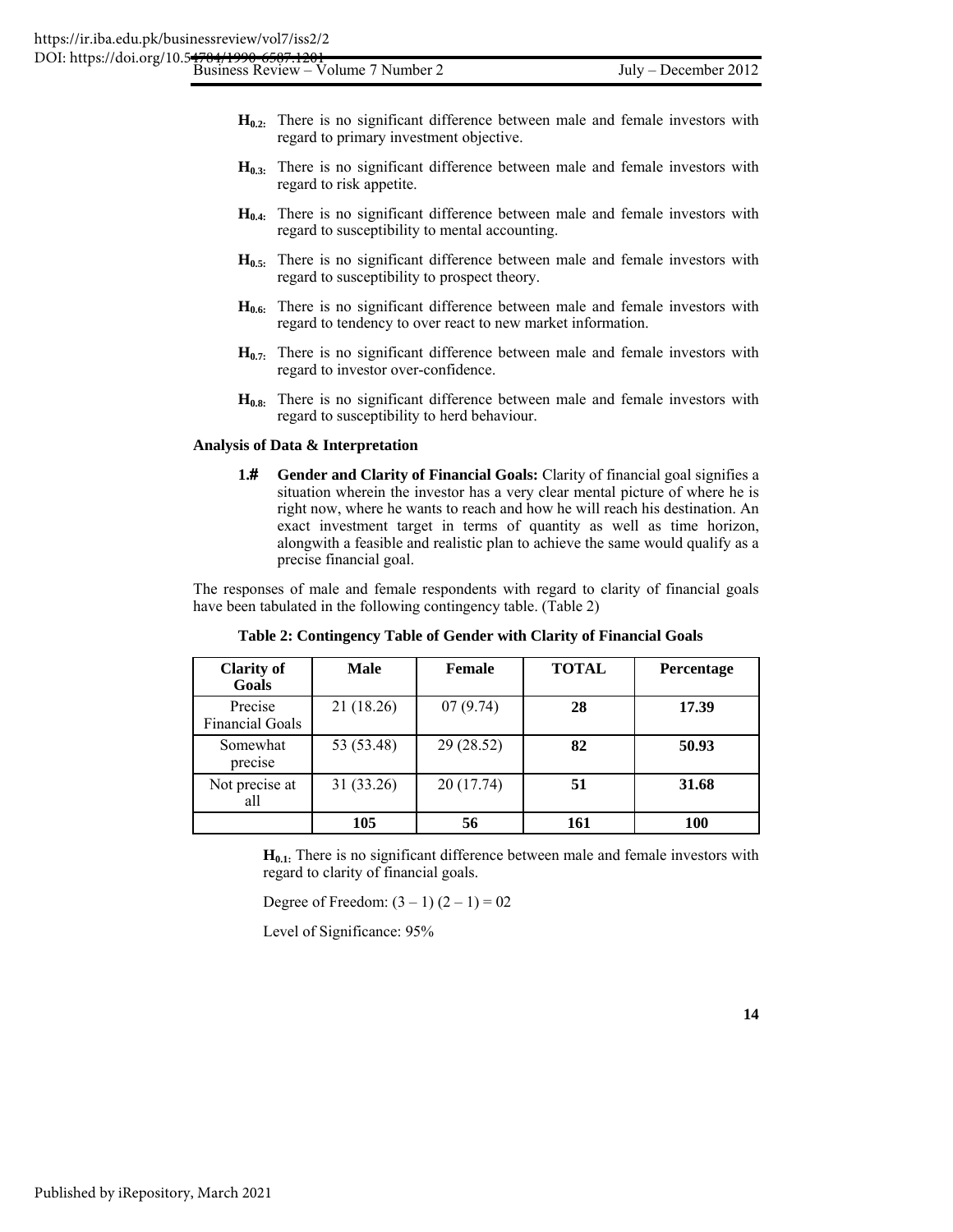Business Review – Volume 7 Number 2 July – December 2012 DOI: https://doi.org/10.5<del>4704/199</del>

Calculated Value of  $\chi^2 = 1.6359$ 

Tabulated Value of  $\chi^2$  = 5.99

As Calculated Value of  $\chi^2$  is less than Tabulated Value, the *Null Hypothesis*( $\mathbf{H}_{0,1}$ *) is Accepted* at 95% level of significance, which means that there is no significant statistical difference between male and female investors with regard to clarity of financial goals.

 As there is no difference between genders, the entire sample can be considered as homogenous, with regard to this attribute. The researchers found that only 17.39% of the total respondents had clear financial goals, 50.93% were somewhat clear while the remaining 31.68% frankly admitted to having no clarity in their financial goals.

2.# Gender and Primary Investment Objective: There are only two primary objectives of investment, either current income or future capital appreciation, commonly called growth. Though an investor may give equal importance to both objectives, usually either income or growth is the primary objective while making investment decisions.

The responses of male and female respondents with regard to primary investment objective have been tabulated in the following contingency table. (Table 3)

| <b>Primary Investment Objective</b> | <b>Male</b> | Female     | <b>TOTAL</b> |
|-------------------------------------|-------------|------------|--------------|
| Growth                              | 64 (48.91)  | 11 (26.09) | 75           |
| Income                              | 23 (27.39)  | 19(14.61)  | 42           |
| <b>Both</b>                         | 18 (28.70)  | 26(15.30)  | 44           |
|                                     | 105         | 56         | 161          |

**Table 3: Contingency Table of Gender with Primary Investment Objective** 

 $H<sub>0.2</sub>$ . There is no significant difference between male and female investors with regard to primary investment objective.

Degree of Freedom:  $(3 – 1) (2 – 1) = 02$ 

Level of Significance: 95%

Calculated Value of  $\chi^2 = 26.878$ 

Tabulated Value of  $\chi^2$  = 5.99

As Calculated Value of  $\chi^2$  is more than Tabulated Value, the *Null Hypothesis*  $(\mathbf{H}_{0,2})$  is Rejected at 95% level of significance, which means that there is a significant statistical difference between male and female investors with regard to primary investment objective.

 An analysis of the contingency table clearly reveals that while male investors are more prone towards growth objective, female investors are more inclined towards either income or both income and growth objectives.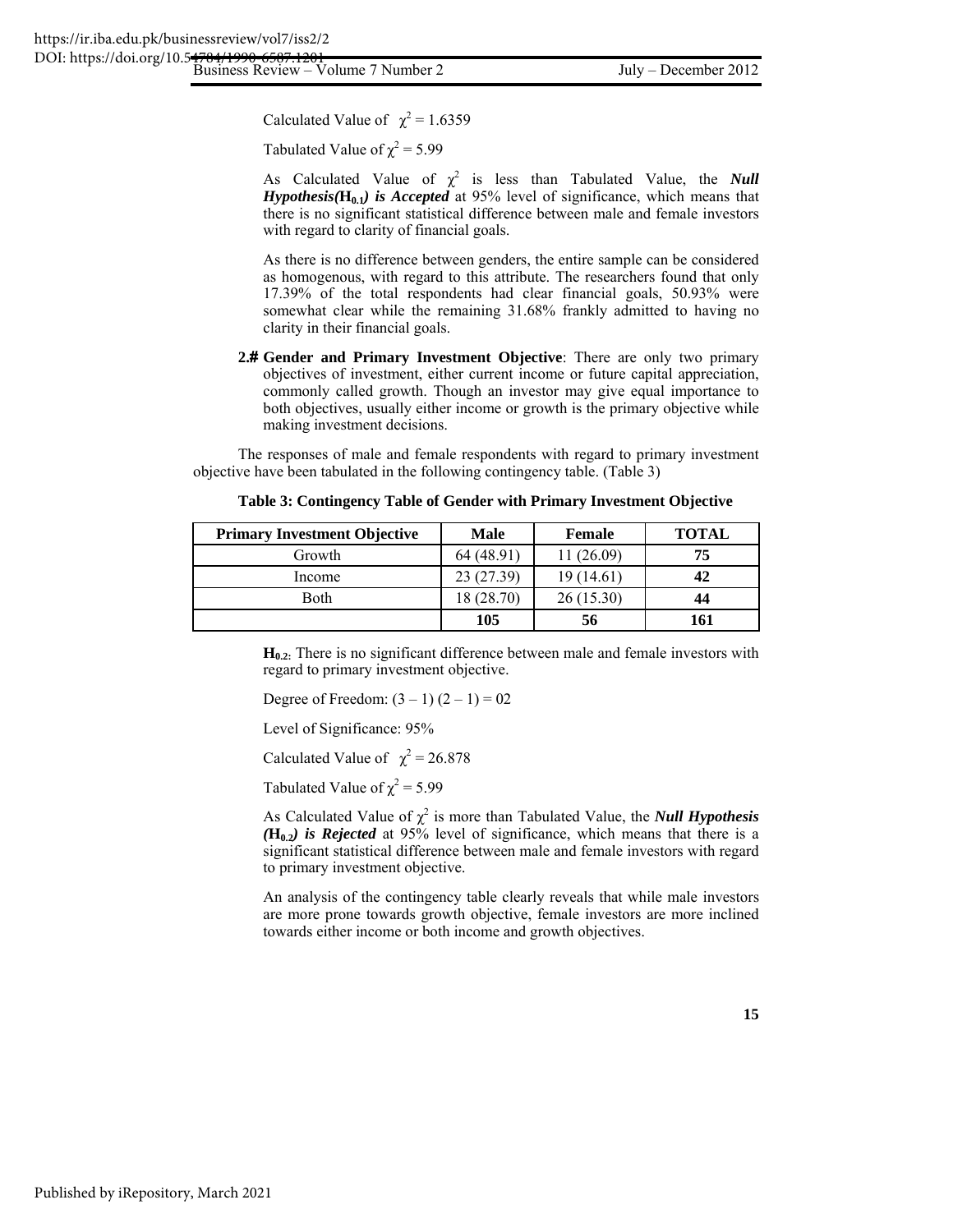**3. Gender and Risk Appetite**: Risk appetite means whether the investor is ready to bear high risk for getting high returns. How much fluctuation can the investor bear in his investments without losing a night's sleep or without making a panic exit? The answer to this question determines the risk appetite. The investor who can stomach the highest risk is called Aggressive, while the one who cannot tolerate any risk is called Conservative.

The responses of male and female respondents with regard to risk appetite have been tabulated in the following contingency table. (Table 4)

| <b>Risk Appetite</b> | <b>Male</b> | <b>Female</b> | <b>TOTAL</b> |
|----------------------|-------------|---------------|--------------|
| Aggressive           | 48 (43.04)  | 18 (22.96)    | 66           |
| Moderate             | 37 (35.22)  | 17 (18.78)    | 54           |
| Conservative         | 20 (26.74)  | 21 (14.26)    |              |
|                      | 105         | 56            | 161          |

**Table 4: Contingency Table of Gender with Risk Appetite** 

**H<sub>0.3:</sub>** There is no significant difference between male and female investors with regard to risk appetite.

Degree of Freedom:  $(3 – 1) (2 – 1) = 02$ 

Level of Significance: 95%

Calculated Value of  $\chi^2 = 6.7866$ 

Tabulated Value of  $\chi^2$  = 5.99

As Calculated Value of  $\chi^2$  is more than Tabulated Value, the *Null Hypothesis*( $\mathbf{H}_{0,3}$ *) is Rejected* at 95% level of significance, which means that there is a significant statistical difference between male and female investors with regard to risk appetite.

 An analysis of the contingency table clearly reveals that male investors are more risk aggressive, while female investors are more conservative.

**4. Gender and Susceptibility to Mental Accounting**: Mental Accounting refers to the tendency for people to separate their money into separate accounts based on a variety of subjective criteria, like the source of the money and intent for each account. For example, people would be willing to go on a luxury cruise using lottery money but not with salary money. Due to the same faulty logic, the investors might be saving money in one account to buy some specified item, while at the same time drowning on credit card debt.

The responses of male and female respondents with regard to susceptibility to mental accounting have been tabulated in the following contingency table. (Table 5)

**Table 5: Contingency Table of Gender with Susceptibility to Mental Accounting** 

| <b>Susceptibility to</b><br>Male<br>Mental | Female | <b>TOTAL</b> | <b>Percentage</b> |
|--------------------------------------------|--------|--------------|-------------------|
|--------------------------------------------|--------|--------------|-------------------|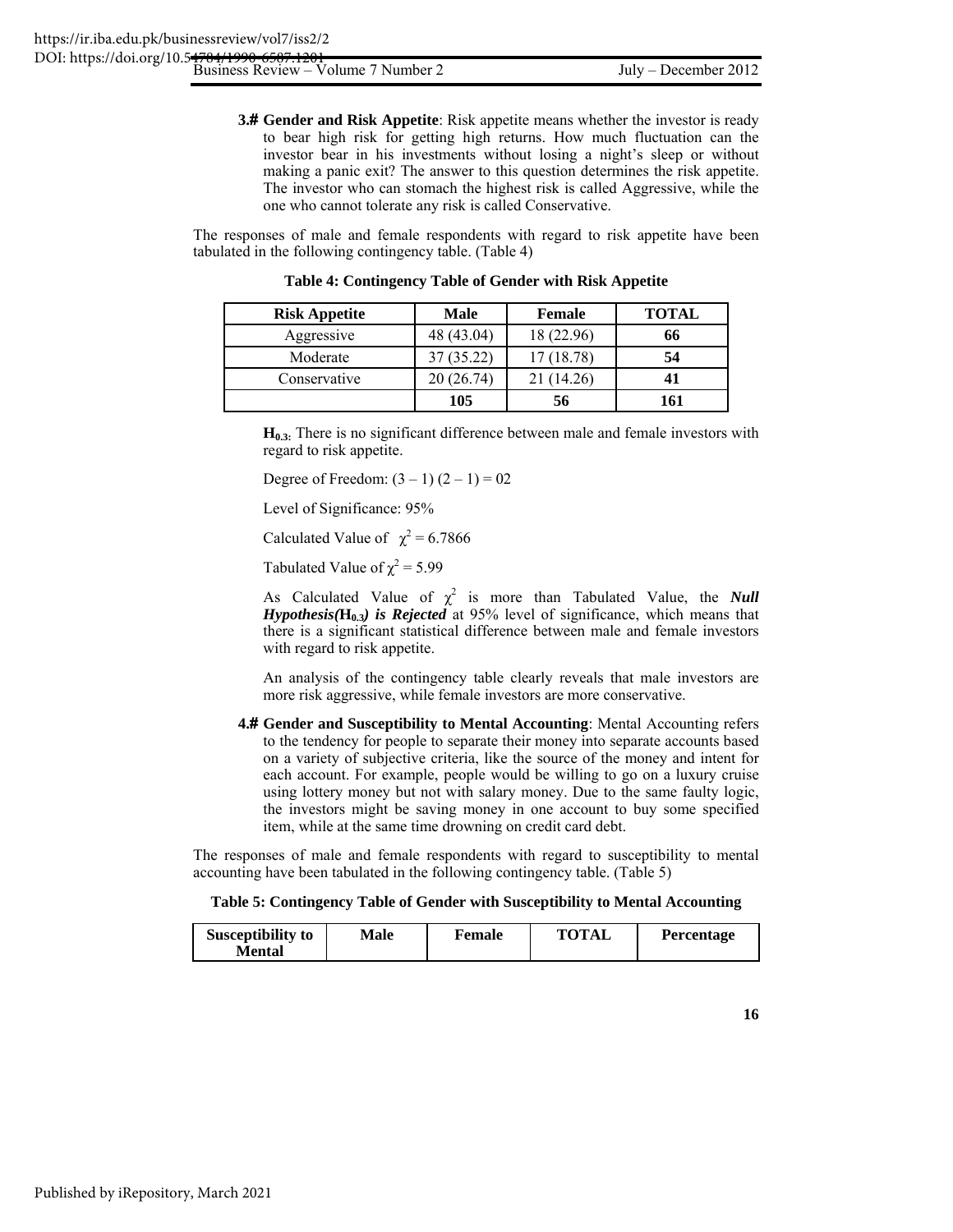| <b>Accounting</b> |            |            |     |      |
|-------------------|------------|------------|-----|------|
| Susceptible       | 74 (73.04) | 38 (38.96) | 112 | 69.6 |
| Not Susceptible   | 31 (31.96) | 18 (17.04) | 49  | 30.4 |
|                   | 105        | 56         | 161 | 100  |

**H<sub>0.4:</sub>** There is no significant difference between male and female investors with regard to susceptibility to mental accounting.

Degree of Freedom:  $(2 - 1) (2 - 1) = 01$ 

Level of Significance: 95%

Calculated Value of  $\chi^2 = 0.1192$ 

Tabulated Value of  $\chi^2$  = 3.84

As Calculated Value of  $\chi^2$  is less than Tabulated Value, the *Null Hypothesis*  $(\mathbf{H}_{0,4})$  is Accepted at 95% level of significance, which means that there is no significant statistical difference between male and female investors with regard to susceptibility to mental accounting.

 As there is no difference between genders, the entire sample can be considered as homogenous, with regard to this attribute. So it can be said that 69.6% of the sample is susceptible to mental accounting, while 30.4% are not susceptible.

**5. Gender and Susceptibility to Prospect Theory:** Prospect Theory **c**ontends that people value gains and losses differently and losses have more emotional impact than an equivalent amount of gains, so people are willing to take more risks to avert losses while they become risk averse with regard to prospective gains.

The responses of male and female respondents with regard to susceptibility to Prospect Theory have been tabulated in the following contingency table. (Table 6)

**Table 6: Contingency Table of Gender with Susceptibility to Prospect Theory** 

| <b>Susceptibility to Prospect</b><br><b>Theory</b> | <b>Male</b> | <b>Female</b> | <b>TOTAL</b> |
|----------------------------------------------------|-------------|---------------|--------------|
| Susceptible                                        | 82(75)      | 33 (40)       | 115          |
| Not Susceptible                                    | 23 (30)     | 23 (16)       | 46           |
|                                                    | 105         | 56            | 161          |

**H**<sub>0.5:</sub> There is no significant difference between male and female investors with regard to susceptibility to prospect theory.

Degree of Freedom:  $(2 - 1) (2 - 1) = 01$ 

Level of Significance: 95%

Calculated Value of  $\chi^2 = 6.5743$ 

Tabulated Value of  $\chi^2 = 3.84$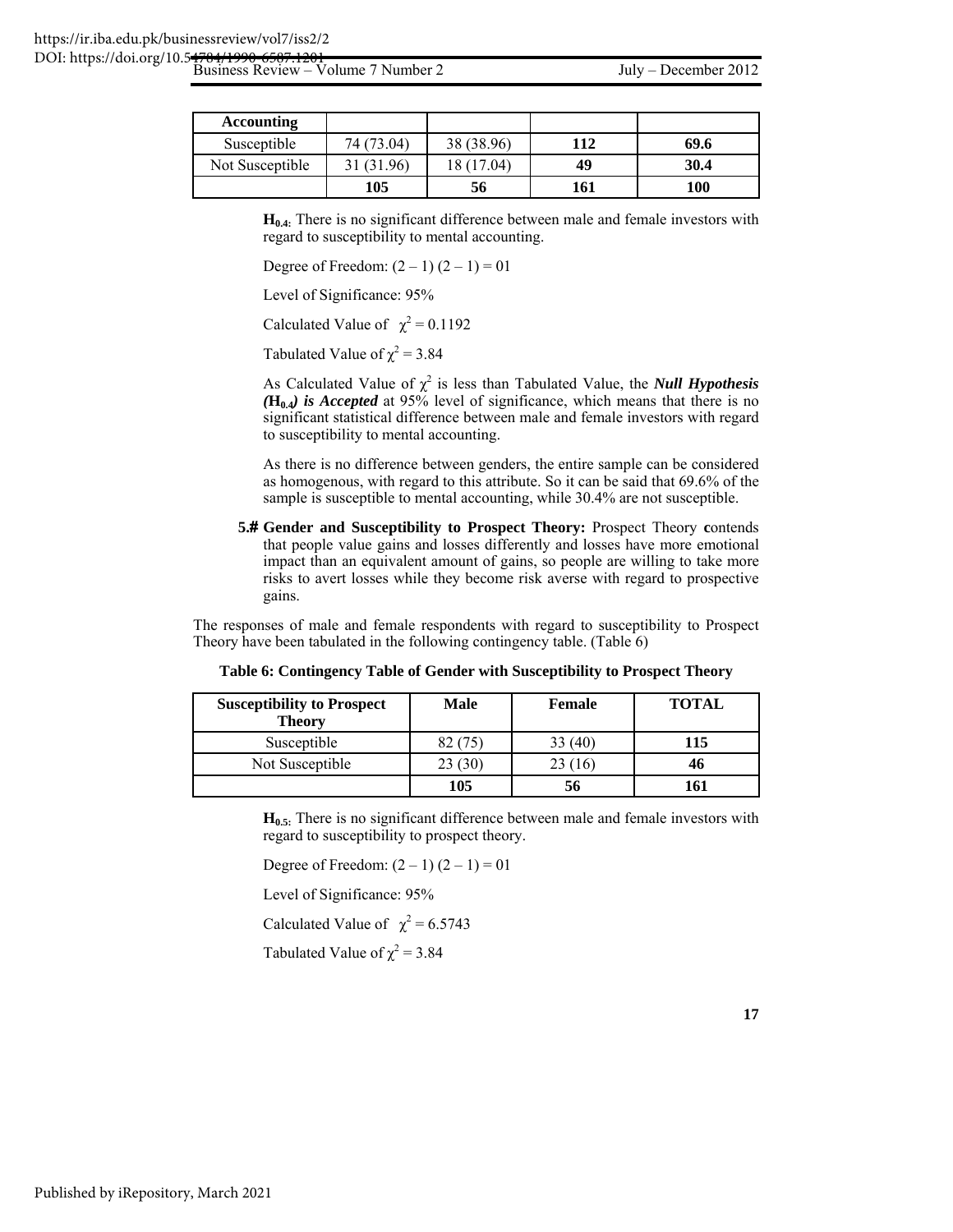$B$ usiness Review –  $\sqrt{6}$ olume 7 Number 2  $\sqrt{6}$  July – December 2012

As Calculated Value of  $\chi^2$  is more than Tabulated Value, the *Null Hypothesis*  $(\mathbf{H}_{0.5})$  is Rejected at 95% level of significance, which means that there is a significant statistical difference between male and female investors with regard to susceptibility to Prospect Theory.

 A deeper analysis of the contingency table clearly reveals that male investors are more susceptible to Prospect theory than are female investors.

**6. Gender and Tendency to Over-react in response to new market information:** Participants in financial markets often overreact to new information, creating a larger-than-appropriate effect on a security's price, that is, positive information is followed by an unjustified steep rise in price while negative information is followed by unjustified steep decline in prices. At other times, simply market sentiment may cause prices to steeply rise or fall without any fundamental justification.

The responses of male and female respondents with regard to tendency to over react have been tabulated in the following contingency table. (Table 7)

| Table 7: Contingency Table of Gender with Tendency to Over-react |
|------------------------------------------------------------------|
|------------------------------------------------------------------|

| <b>Over-reaction</b> | <b>Male</b> | Female     | <b>TOTAL</b> |
|----------------------|-------------|------------|--------------|
| Yes                  | 79 (72.39)  | 32(38.61)  | 111          |
| N٥                   | 26(32.61)   | 24 (17.39) | 50           |
|                      | 105         | 56         | 161          |

**H**<sub>0.6</sub>: There is no significant difference between male and female investors with regard to tendency to over react to new market information.

Degree of Freedom:  $(2 - 1) (2 - 1) = 01$ 

Level of Significance: 95%

Calculated Value of  $\chi^2 = 5.5865$ 

Tabulated Value of  $\chi^2 = 3.84$ 

As Calculated Value of  $\chi^2$  is more than Tabulated Value, the *Null Hypothesis*  $(\mathbf{H}_{0.6})$  is *Rejected* at 95% level of significance, which means that there is a significant statistical difference between male and female investors with regard to tendency to over react to financial market information.

 An analysis of the contingency table clearly reveals that male investors tend to over react more than their female counterparts.

**7. Gender and Investor Over-confidence:** Self Confidence refers to one's own estimation of one's ability to successfully perform a particular task. There is a very thin line of difference between self confidence and overconfidence. While self confidence is a positive attribute, if overdone it results in extremely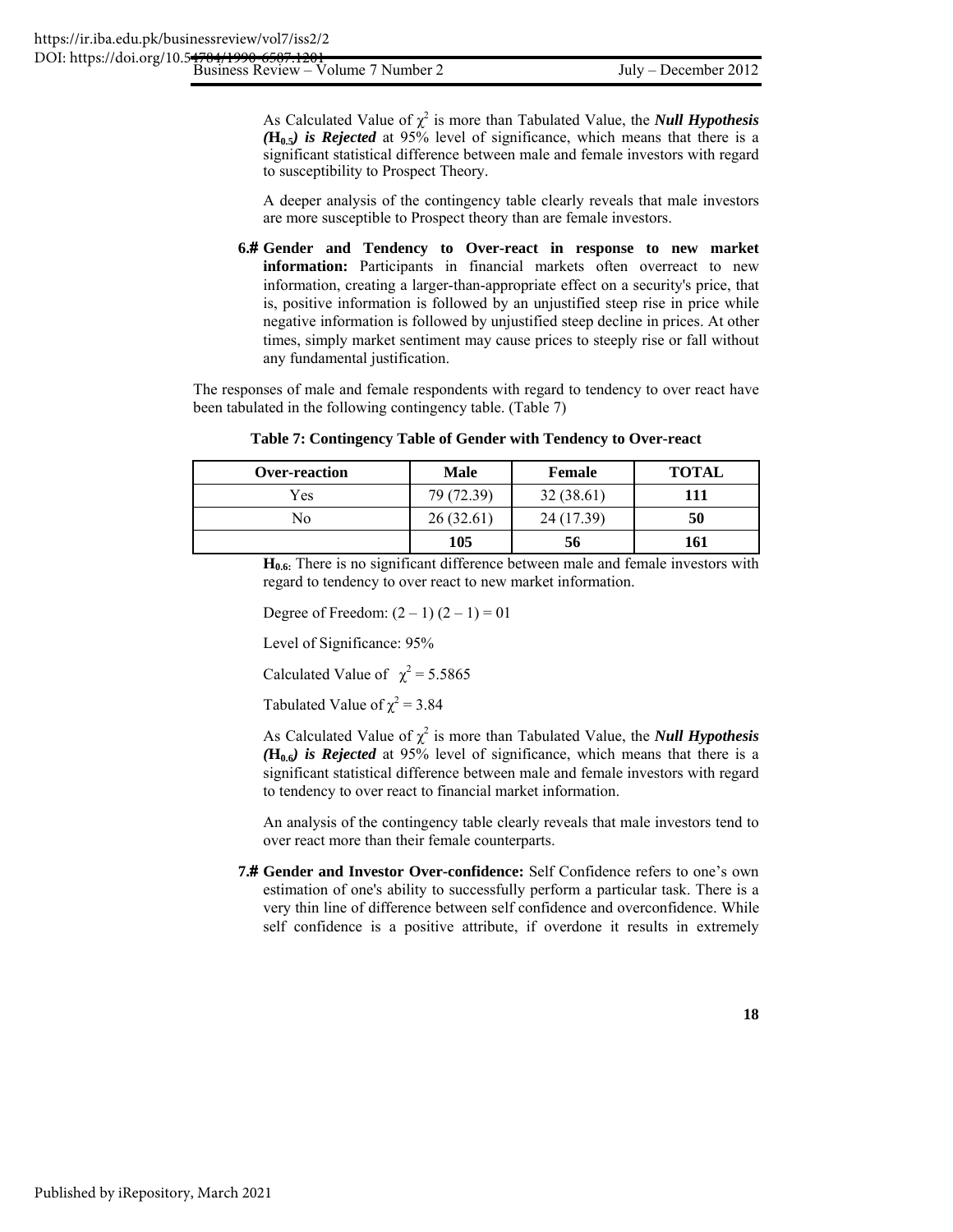negative consequences. In the investment world, over confidence amounts to self destruction.

The responses of male and female respondents with regard to tendency to over react have been tabulated in the following contingency table. (Table 8)

| <b>Investor Over-</b><br>confidence | Male      | Female     | <b>TOTAL</b> |
|-------------------------------------|-----------|------------|--------------|
| Above Average                       | 29(22.83) | 06(12.17)  | 35           |
| Average                             | 60(61.30) | 34 (32.70) | 94           |
| <b>Below Average</b>                | 16(20.87) | 16(11.13)  | 32           |
|                                     | 105       | 56         | 161          |

**Table 8: Contingency Table of Gender with Investor Over-Confidence** 

**H<sub>0.7:</sub>** There is no significant difference between male and female investors with regard to investor over-confidence.

Degree of Freedom:  $(3 – 1) (2 – 1) = 02$ 

Level of Significance: 95%

Calculated Value of  $\chi^2 = 8.1427$ 

Tabulated Value of  $\chi^2$  = 5.99

As Calculated Value of  $\chi^2$  is more than Tabulated Value, the *Null Hypothesis*  $(\mathbf{H}_{0.7})$  is Rejected at 95% level of significance, which means that there is a significant statistical difference between male and female investors with regard to investor over-confidence.

 An analysis of the contingency table clearly reveals that male investors tend to be more over-confident as compared to their female counterparts

**8. Gender and Susceptibility to Herd Behaviour:** Herd behaviour implies the extent to which individuals are influenced by what the majority of the people are doing. Going with the herd seems safe and self fulfilling. The interesting thing about herd behaviour is that the same individuals, if they were making independent individual decisions, would not have made the same choice.

The responses of male and female respondents with regard to susceptibility to herd behaviour have been tabulated in the following contingency table. (Table 9)

**Table 9: Contingency Table of Gender with Susceptibility to Herd Behaviour** 

| <b>Susceptibility to</b><br><b>Herd Behaviour</b> | Male       | Female     | <b>TOTAL</b> | <b>Percentage</b> |
|---------------------------------------------------|------------|------------|--------------|-------------------|
| Susceptible to a<br>Large Extent                  | 27(29.35)  | 18 (15.65) | 45           | 27.9              |
| Susceptible to a<br><b>Small Extent</b>           | 56 (56.74) | 31(30.26)  | 87           | 54.0              |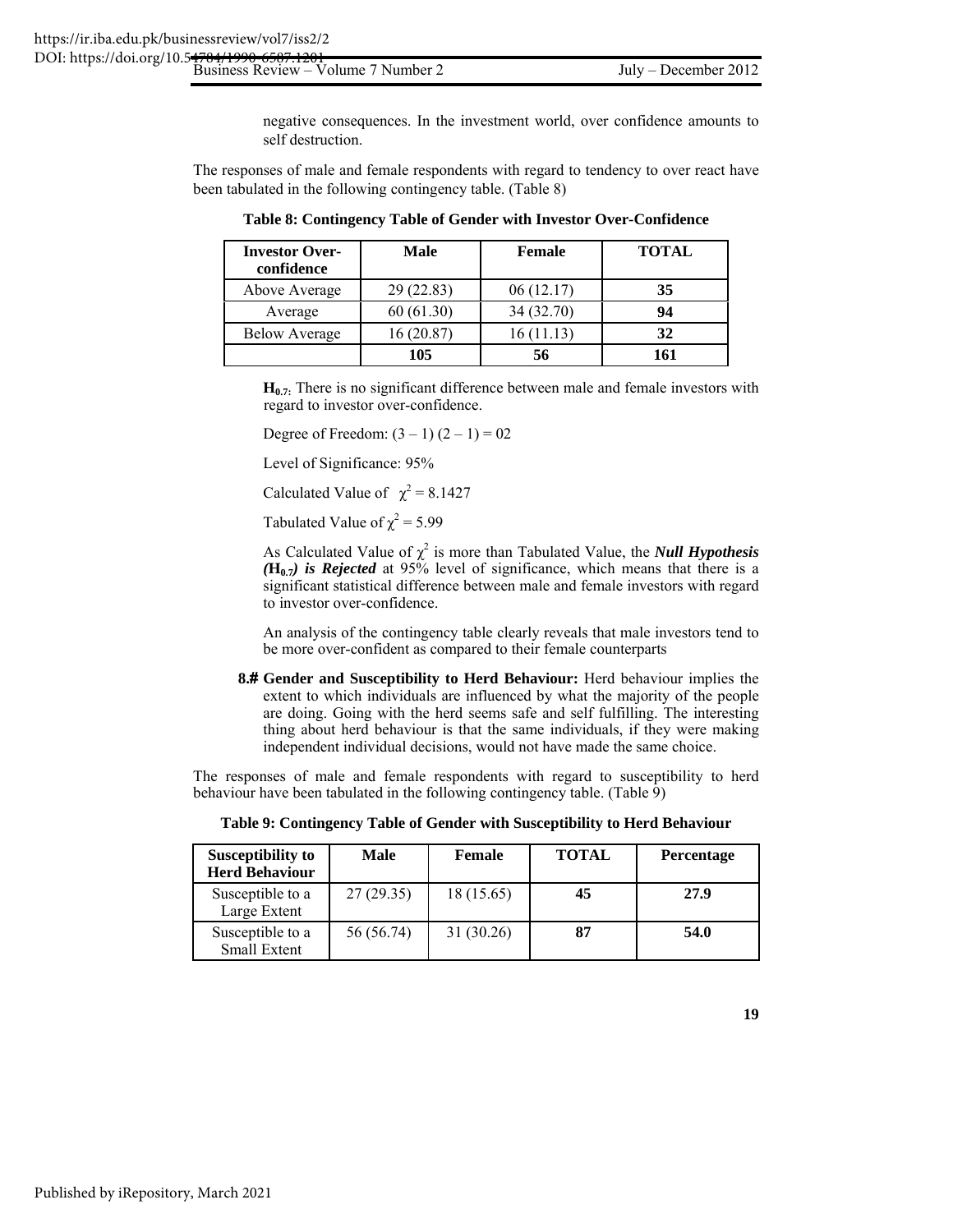| Not Susceptible | $\bigcap$ 1<br>u<br>∠∠ | ገበ በባነ | 20<br>رىد | 18.1 |
|-----------------|------------------------|--------|-----------|------|
|                 | 105                    | 50     | 101       | 100  |

**H<sub>0.8:</sub>** There is no significant difference between male and female investors with regard to susceptibility to herd behaviour

Degree of Freedom:  $(3 – 1) (2 – 1) = 02$ 

Level of Significance: 95%

Calculated Value of  $\chi^2 = 2.0202$ 

Tabulated Value of  $\chi^2$  = 5.99

As Calculated Value of  $\chi^2$  is less than Tabulated Value, the *Null Hypothesis is Accepted* at 95% level of significance, which means that there is no significant statistical difference between male and female investors with regard to susceptibility to herd behaviour.

 As there is no difference between genders, the entire sample can be considered as homogenous, with regard to this attribute. So it can be said that 27.9% of the sample is susceptible to herd behaviour to a large extent and 54% to a small extent, while 18.1% are not susceptible and prefer making independent decisions.

#### **Conclusion and Recommendations**

A thorough analysis of the data collected through structured interviews shows with total clarity and no degree of doubt that investors are not playing the investment game scientifically. There is a high degree of behavioural influence in their investment decisions which may lead to sub-optimum results, scientifically speaking. However, it is interesting to note that investors are largely satisfied with the way things are. This seems to suggest that investors are not machines, and that they are content with their own un-scientific fuzzy logic and emotional decisions, even though many of them are aware of their suboptimum investment performance.

However, the influence of behavioural factors on men and women shows a considerable variation. It may sound a reiteration of an age old belief, but this research has once again proved that men and women are not alike. In only three amongst the eight attributes tested do men and women seem similar, that is they are both largely clueless about the clarity of their financial goals, and both are equally susceptible to behavioural fallacies such as mental accounting and herd behaviour.

However, amongst the remaining five attributes, there are significant differences in the way men and women behave. While women are more conservative in their risk-taking behaviours, they are also less prone to over confidence and overreaction and in general do not subscribe to the prospect theory. Women are also more likely to invest for income objective rather than growth.

Men, on the other hand, are more aggressive financial decision makers and aim for growth objective rather than income. However, they are also more prone to behavioural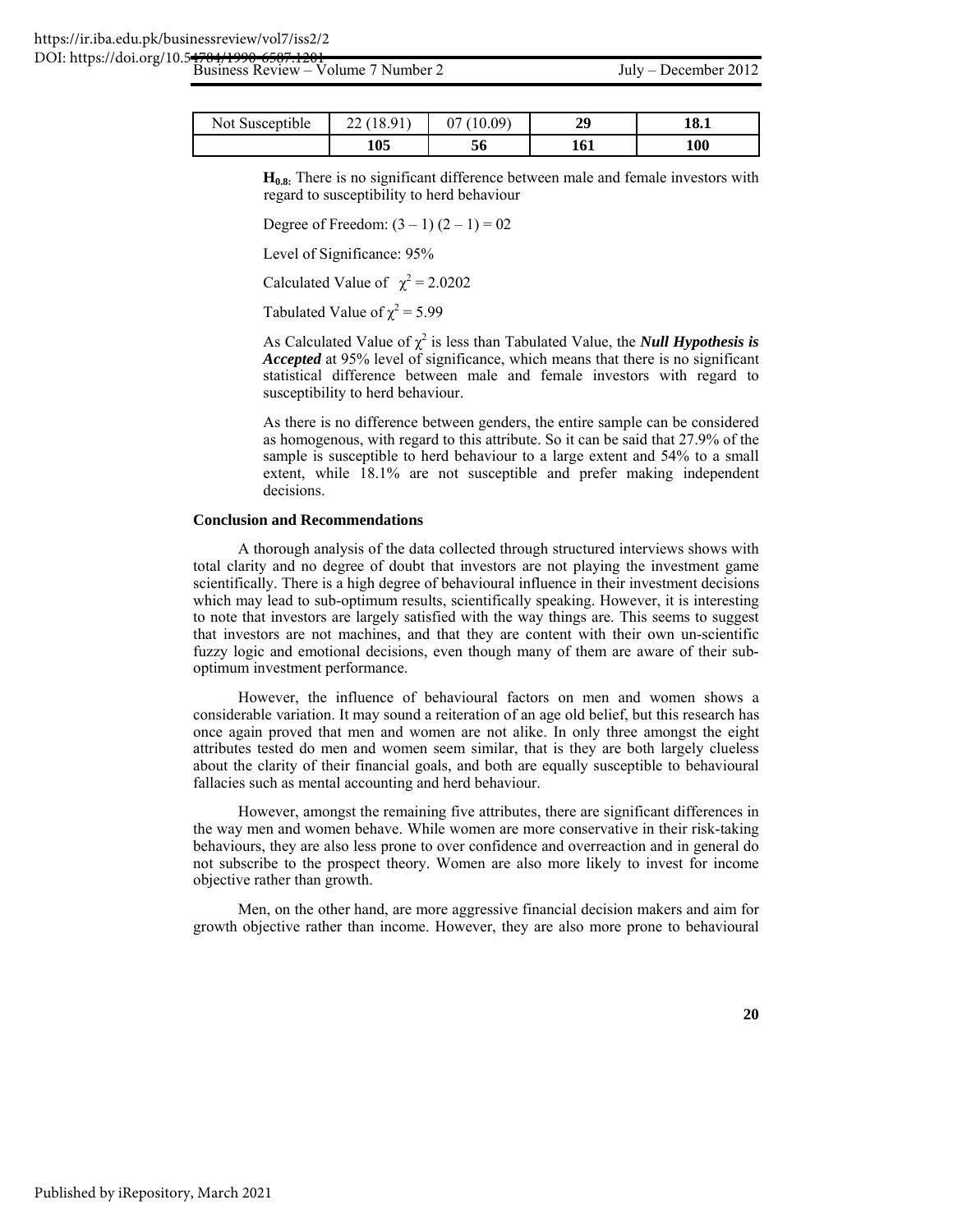aberrations like over-confidence and over-reaction and also extensively subscribe to the prospect theory.

What is the implication of this research for the financial industry? The implication is that the population as a whole is behaviourally inclined and unless they see emotion in reason, rather than the opposite, they would not feel comfortable or content. Also, significant variations in the financial behaviours of men and women would entail construction of customized portfolios for each with regard to their individual preferences and eccentricities. The financial services industry, especially investment advisors, should wake up to this call and make gender-specific behavioural adjustments to their portfolio advice.

An apt way to do this would be the creation and use of psychometric testing devices for investors to measure their demographic and psychographic characteristics. Thereafter, customized behavioural portfolios can be constructed so as to maximize the financial as well as psychological well being of the investors.

#### **References**

Analyzing & Aiding Decision Processes, Edited by P Humphreys, O Svenson & A Vari, Pg 525 – 543.

Barber Brad and Odean Terrance., *Boys will be Boys : Gender, Overconfidence and Common Stock Investment*, The Quarterly Journal of Economics, February 2001.

Baron Robert A., *Psychology*, Pearson Education, Fifth Edition, 2008

Bernstein Peter L., *Against the Gods – The Remarkable Story of Risk*, John Wiley & Sons Inc., 1996.

Davar Yesh Pal and Gill Suveera., *Investment Decision Making : An Exploration of the Role of Gender*, Decision, Volume 34, No 1, Jan-Jun 2007

Davis Stephen F and Smith Randolph A., *An Introduction to Statistics & Research Methods – Becoming a Psychological Detective*, Pearson Education, 2005.

Epstein Ira and Garfield David., *The Psychology of Smart Investing*, 1992.

Feldman Robert S., *Understanding Psychology*, McGraw Hill Book Company, 1987.

Filbeck Greg, Hatfield Patricia and Horvath Philip., *Risk Aversion and Personality Types*, Journal of Behavioural Finance, 2005

Goodman Jordan E., *Master your Money Type*, Warner Business Books, 2007

Kahneman D and Riepe Mark W., *Aspects of Investor Psychology, Journal of Portfolio Management*, Volume 24, No. 4.

Kahneman D and Tversky Amos., *Prospect Theory: An Analysis of Decision under Risk*, Econometrica, Volume 47, No. 2, 1979, Page 263 – 291.

Myers Jonathan, *Profits Without Panics: Investment Psychology for Personal Wealth*, John Wiley & Sons.